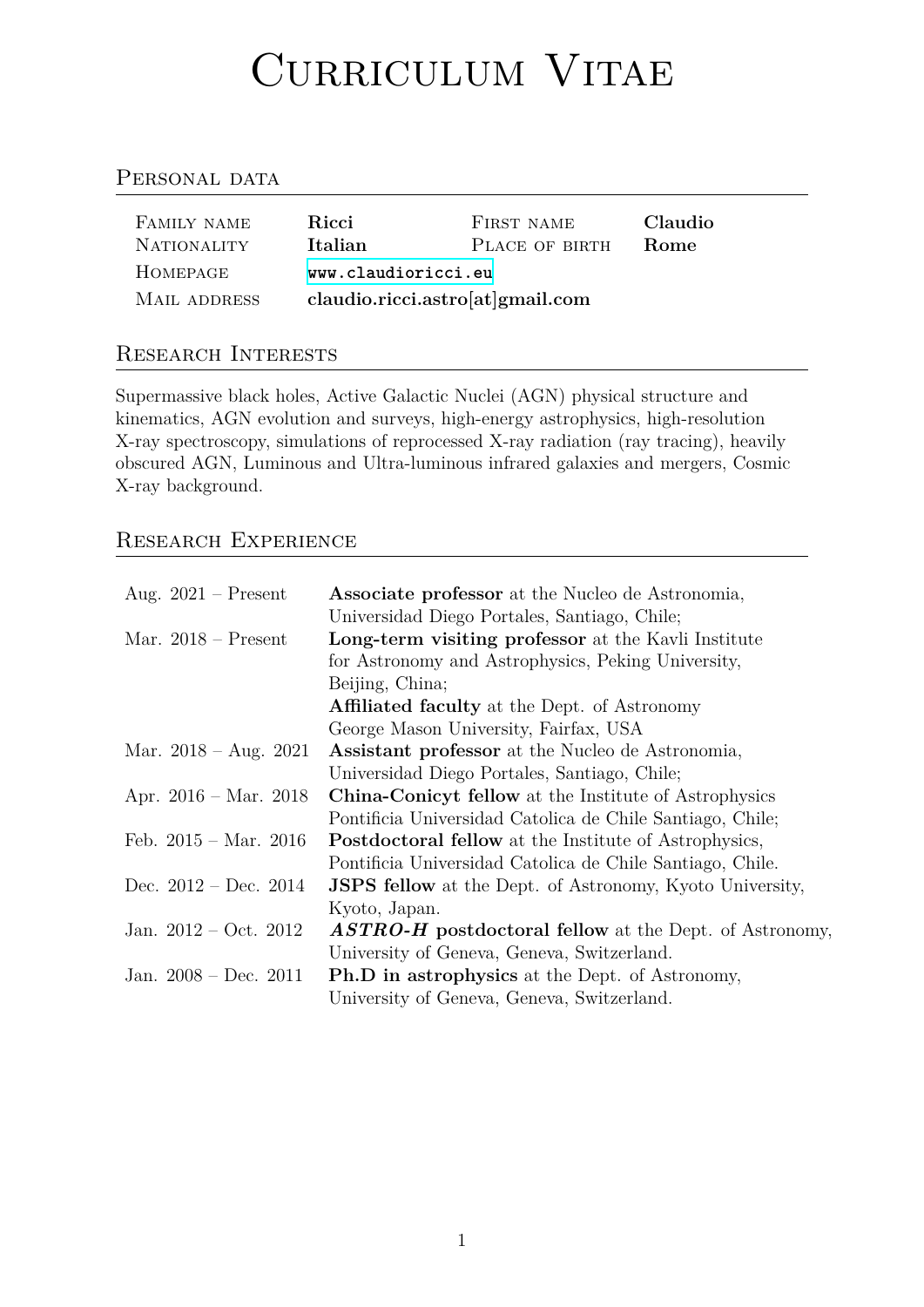|  |                               | Jan. $2008 - Dec. 2011$ Ph.D in astrophysics at the Dept. of Astronomy, |
|--|-------------------------------|-------------------------------------------------------------------------|
|  |                               | University of Geneva, Geneva, Switzerland                               |
|  |                               | Thesis title: Active Galactic Nuclei at hard X-ray energies:            |
|  |                               | Absorption, Reflection and the Unified Model.                           |
|  |                               | Grade: Très bien (highest grade).                                       |
|  | Sep. $2005 - Oct. 2007$       | Master in Astrophysics at Rome University La Sapienza,                  |
|  |                               | Rome, Italy and at the University of Geneva, Switzerland.               |
|  |                               | Thesis title: Multiwavelength study of the active galaxy                |
|  |                               | IGR J21247+5058.                                                        |
|  |                               | Grade: $110/110$ cum laude.                                             |
|  |                               | Exam's grade average: $29.9/30$ . Rank: first of my class.              |
|  | Sep. $2002 - \text{Sep}.2005$ | <b>Bachelor in physics</b> at Rome University, La Sapienza,             |
|  | Rome, Italy.                  |                                                                         |
|  |                               | Thesis title: <i>Globular cluster systems in galaxies</i> .             |
|  |                               | Grade: $110/110$ cum laude.                                             |

# RECENT CONFERENCES AND SEMINARS

| Jul. 2022 | <b>Invited talk</b> at the <i>Twenty years of AGN discoveries with space observations:</i><br>main results and perspectives on AGN in the high-energy sky session<br>COSPAR 2022, Athens, Greece [scheduled] |
|-----------|--------------------------------------------------------------------------------------------------------------------------------------------------------------------------------------------------------------|
| Jun. 2022 | Invited Colloquium at the National Observatory<br>Athens, Greece [scheduled]                                                                                                                                 |
| Jun. 2022 | <b>Invited talk</b> at the <i>Black hole accretion under the X-ray microscope</i><br>conference, Madrid, Spain [scheduled]                                                                                   |
| Jun. 2022 | Invited review talk at the Ten Years of High-Energy Universe in Focus<br>conference, Cagliari, Italy [scheduled]                                                                                             |
| Apr. 2022 | <b>Invited talk</b> at the <i>SDSS-V Second Chilean</i> meeting                                                                                                                                              |
| Oct. 2021 | Invited colloquium at Tel Aviv University, Tel Aviv, Israel                                                                                                                                                  |
| Oct. 2021 | <b>Invited colloquium</b> at the University of Southampton, Southampton, UK                                                                                                                                  |
| Jun. 2021 | Contributed talk at the The Transient Universe Symposium of the EAS21,<br>Leiden, Netherlands                                                                                                                |
| Jun. 2021 | Contributed talk at the <i>Black holes under the magnifying glass</i><br>of XRISM and Athena Special session of the EAS21, Leiden, Netherlands                                                               |
| Mar. 2021 | <b>Invited colloquium</b> at the Universidad de Valparaiso, Valparaiso, Chile                                                                                                                                |
| Mar. 2021 | Contributed talk at the <i>Theseus workshop</i>                                                                                                                                                              |
| Dec. 2020 | <b>Invited talk</b> at the <i>Chilean Astronomical Society National meeting</i>                                                                                                                              |
| Dec. 2020 | Contributed talk at the Supermassive black holes: Formation, growth<br>and evolution conference                                                                                                              |
| Nov. 2020 | <b>Invited colloquium</b> at the Astronomical Institute of the Czech Academy<br>of Sciences<br>Prague, Czech Republic                                                                                        |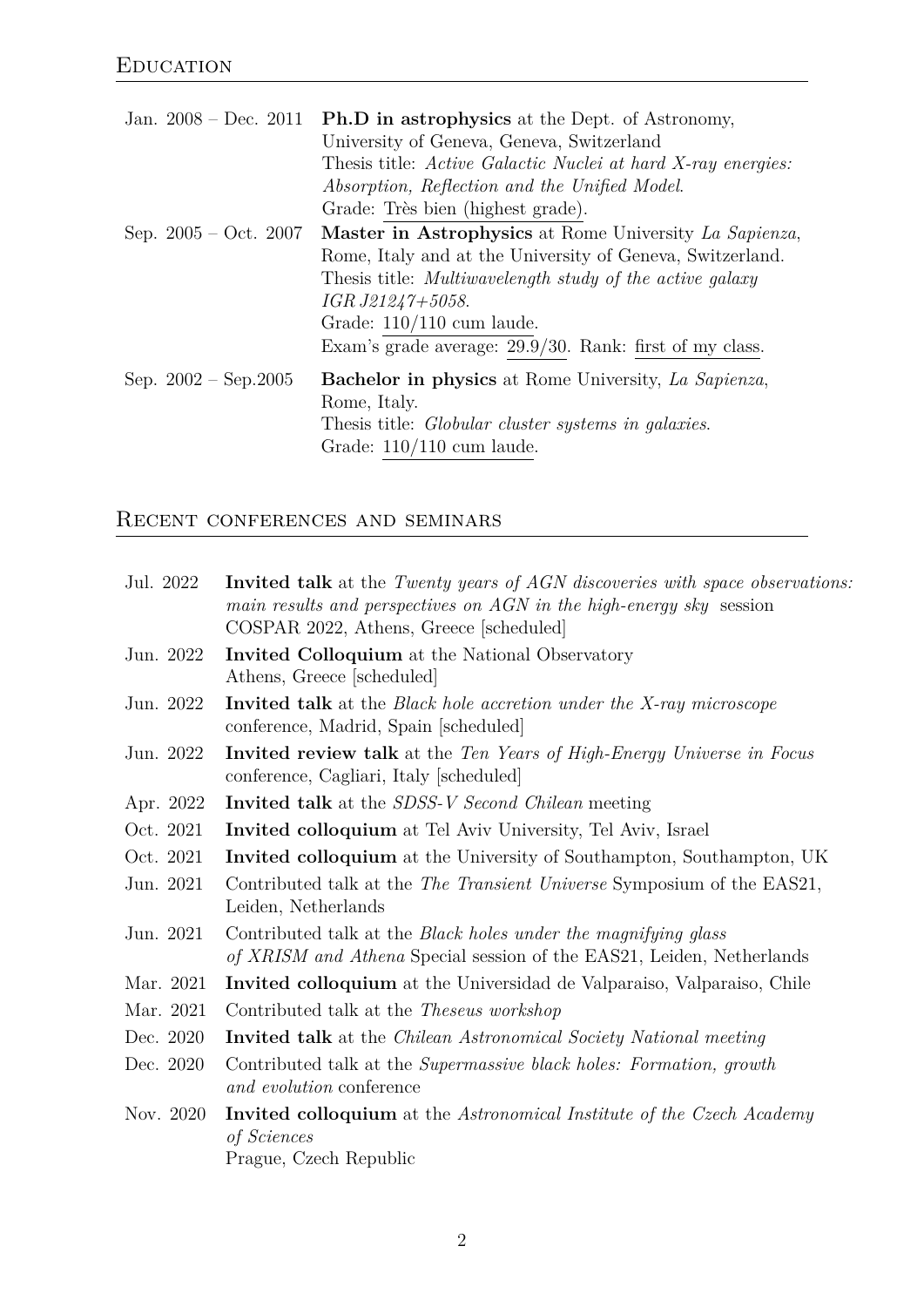| Oct. 2020 | Invited colloquium at Institute of Institute of Astronomy, Geophysics<br>and Atmospheric Sciences, University of Sao Paulo<br>Sao Paulo, Brazil    |
|-----------|----------------------------------------------------------------------------------------------------------------------------------------------------|
| Jul. 2020 | <b>Invited talk</b> at the <i>First Latin American Conference</i><br>on Astrophysics and Relativity conference [postponed],<br>Bogota, Colombia    |
| May 2020  | Invited colloquium at Cambridge University,<br>Cambridge, UK                                                                                       |
| Jan. 2020 | Invited Colloquium at Osaka University, Osaka, Japan                                                                                               |
| Jan. 2020 | Contributed talk at the Tidal Disruptions in Kyoto:<br>Confronting Theory with Observations conference,<br>Kyoto, Japan                            |
| Nov. 2019 | Invited talk at the CASSACA annual workshop,<br>Santiago, Chile                                                                                    |
| Oct. 2019 | <b>Invited talk</b> at the IAU Symposium: Nuclear Activity in Galaxies<br>Across Cosmic Time<br>Addis Ababa, Ethiopia                              |
| Sep. 2019 | <b>Invited colloquium</b> at the Observatory of Roma, Roma, Italy                                                                                  |
| Sep. 2019 | <b>Invited colloquium</b> at the Scuola Normale, Pisa, Italy                                                                                       |
| Sep. 2019 | <b>Invited talk</b> at the <i>X-ray Astronomy</i> $2019$ – Current Challenges<br>and New Frontiers in the Next Decade conference<br>Bologna, Italy |
| Jun. 2019 | <b>Invited talk</b> at the <i>Supermassive Black Holes: Enviroment</i><br>and Evolution conference<br>Corfu, Greece                                |
| Feb. 2019 | <b>Invited talk</b> at the <i>INTEGRAL</i> looks <i>AHEAD</i> to <i>Multimessenger</i><br><i>astronomy</i> workshop<br>Geneva, Switzerland         |
| Feb. 2019 | Contributed talk at the <i>BAT AGN Spectroscopic Survey 2019</i> workshop<br>Gainesville, USA                                                      |
| Jan. 2019 | Contributed talk at the East Asia AGN workshop<br>Taipei, Taiwan                                                                                   |
| Jan. 2019 | <b>Invited talk</b> at the X-ray Surveys of the Hot and Energetic Universe<br>conference<br>Harbin, China                                          |
| Dec. 2018 | Invited review talk at the Torus workshop 2018<br>Puerto Varas, Chile                                                                              |
| Oct. 2018 | Contributed talk at the <i>Chilean Astronomical Society National meeting</i><br>La Serena, Chile                                                   |
| Jul. 2018 | <b>Invited colloquium</b> at the National Astronomical Observatory of,<br>China/CAS Beijing, China                                                 |
| Jul. 2018 | <b>Invited review talk</b> at the AGN X-ray Surveys: Soft to Hard and Deep to Wide<br>at the COSPAR Scientific Assembly 2018<br>Pasadena, USA      |
| Jul. 2018 | Lunch talk at the Kavli Institute for Astronomy and Astrophysics<br>Beijing, China                                                                 |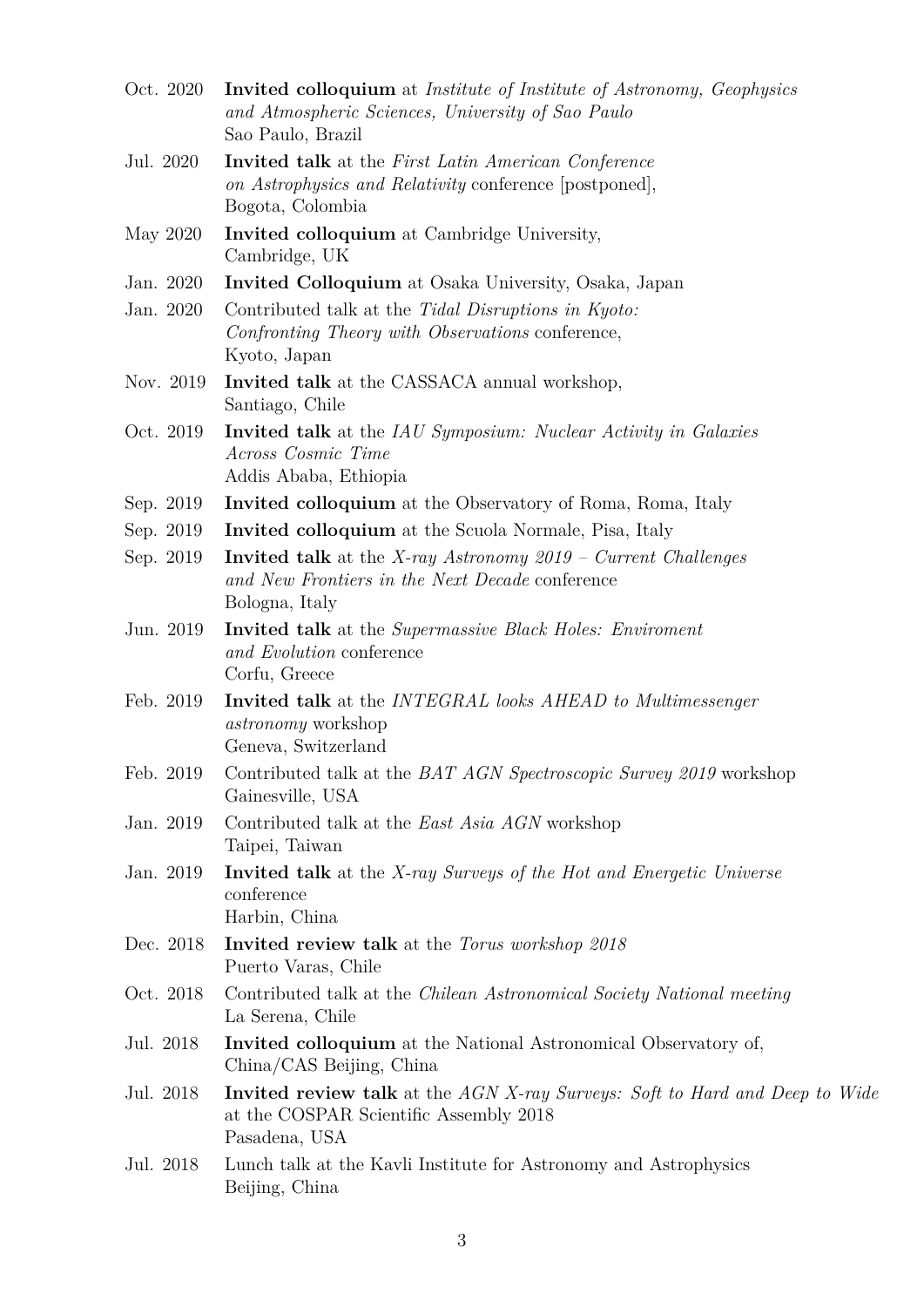| Jan. 2018   | <b>Invited talk</b> at the <i>BASS</i> special session<br>at the 231st Meeting of the American Astronomical Society                                                                     |
|-------------|-----------------------------------------------------------------------------------------------------------------------------------------------------------------------------------------|
|             | Washington DC, USA                                                                                                                                                                      |
| Dec. 2017   | Contributed talk at the Towards Science in Chile with LSST workshop<br>Santiago, Chile                                                                                                  |
| Oct. 2017   | Colloquium at Universidad de Chile<br>Santiago, Chile                                                                                                                                   |
| Oct. 2017   | <b>Invited talk</b> at the <i>INTEGRAL Symposium</i> 2017<br>Venice, Italy                                                                                                              |
| June $2017$ | <b>Invited talk</b> at the <i>Behind the curtains of dust II</i> ,<br>the molecular and multi-wavelength view<br><i>of activity in <math>(U) LIRGs</math></i> workshop<br>Sexten, Italy |
| June 2017   | Contributed talk at the <i>Accreting Black holes at their extremes</i><br>symposium of the European Astronomical Society meeting<br>Prague, Czech Republic                              |
| June $2017$ | Colloquium at Observatoire de Geneve<br>Geneva, Switzerland                                                                                                                             |
| June 2017   | <b>Invited talk</b> at the <i>Elusive AGN</i> in the next era conference<br>Fairfax, USA                                                                                                |
| June 2017   | Contributed talk at the X-ray Universe conference<br>Rome, Italy                                                                                                                        |
| May 2017    | Invited colloquium at the Joint ALMA observatory,<br>Santiago, Chile                                                                                                                    |
| Feb. 2017   | <b>Invited colloquium</b> at the Department of Astronomy,<br>Xiamen University<br>Xiamen, China                                                                                         |
| Feb. 2017   | Contributed talk at the KIAA-PUC Bilateral Workshop<br>on Active Galactic Nuclei and Galaxies<br>Beijing, China                                                                         |
| Jan. 2017   | Contributed talk at the Annual meeting of the<br>Chilean Astronomical society<br>Marbella, Chile                                                                                        |
| Aug. 2016   | Contributed talk at the <i>Hidden monsters</i> – <i>obscured</i><br>AGN and connections to Galaxy evolution conference,<br>Dartmouth, USA                                               |
| Feb. 2016   | <b>Invited review talk</b> at the X-ray View of Black Hole<br>Activity in the Local Universe conference,<br>Zurich, Switzerland                                                         |
| Oct. 2015   | <b>Invited talk</b> at the <i>INTEGRAL</i> 2015: the New<br>High Energy Sky after a Decade of Discoveries conference,<br>Rome, Italy                                                    |
| Sep. 2015   | Contributed talk at the <i>Demographics and environment of</i><br>AGN from multi-wavelength surveys conference,<br>Chania, Greece                                                       |
| Sep. 2015   | <b>Invited talk</b> at the <i>Torus 2015</i> : the unification scheme after<br>30 years conference, Southampton, UK                                                                     |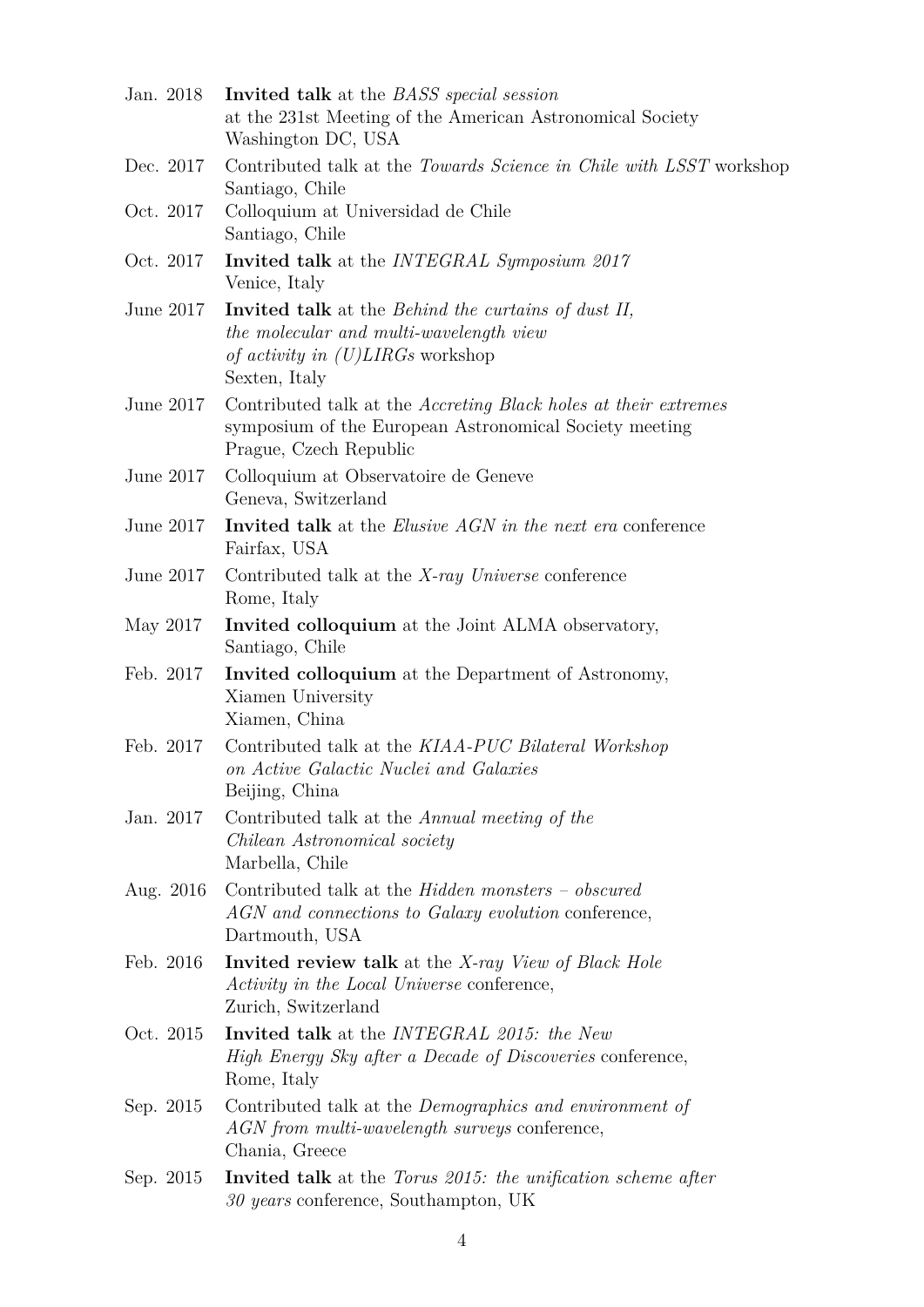2017: Conicyt Subvencion a la Instalacion en la Academia (3 years) 2015: China-CONYCIT fellowship (2+1 years) - top ranking proposal 2012: JSPS fellowship (2 years) 2006: Master thesis abroad scholarship (one year) 2005: Erasmus scholarship (one year) 2004: Scholarship of the department of physics of Rome University (one year) 2003: Scholarship of the department of physics of Rome University (one year) 2002: Winner of *Altrimondi*, a national astronomical contest of the University of Torino and the University of Padova for high school students (Committee: Pacini F., Ferrari A., Serio S.)

#### Observing time as P.I.

A total of 1420 ks with *NuSTAR*, 785 ks with *XMM-Newton*, 28 nights with ground-based telescopes and 52 hours with ALMA.

- *⋆* 25 hours ALMA (priority A) during Cycle 8
- *⋆* 100 ks *NuSTAR* during AO7
- *⋆* 2 nights with the Magellan/MagE semester 2020B
- *⋆* 40 ks *NICER* during *NICER* AO-2
- *⋆* 100 ks *Swift* during *Swift* AO-16
- *⋆* 105 ks *NuSTAR* during *XMM-Newton* AO-19
- *⋆* 105 ks *XMM-Newton* during AO-19
- *⋆* 170 ks *XMM-Newton* during AO-19
- *⋆* 6 hours ALMA (priority A) during Cycle 7
- *⋆* 21 hours ALMA (priority B) during Cycle 7
- *⋆* 90 ks *NuSTAR* during AO5
- *⋆* 200 ks *NuSTAR* during AO5
- *⋆* 50 ks *NuSTAR* 2019 DDT
- *⋆* 2 nights with the Magellan/MagE semester 2019B
- *⋆* 90 ks *XMM-Newton* during AO-18
- *⋆* 100 ks *NuSTAR* during *XMM-Newton* AO-18
- *⋆* 100 ks *XMM-Newton* during AO-18
- *⋆* 4 nights with the SOAR/Goodman semester 2019A
- *⋆* 10 ks *Swift*/XRT 2018 DDT
- *⋆* 50 ks *NuSTAR* 2018 DDT
- *⋆* 50 ks *NuSTAR* 2018 DDT
- *⋆* 55 ks *XMM-Newton* 2018 DDT
- *⋆* 45 ks *XMM-Newton* 2018 DDT
- *⋆* 4 nights with the SOAR/Goodman semester 2018B
- *⋆* 1 night with the Magellan/MagE semester 2018B
- *⋆* 4 nights with the SOAR/Goodman semester 2018A
- *⋆* 200 ks *NuSTAR* during AO-4
- *⋆* 120 ks *XMM-Newton* during *NuSTAR* AO-4
- *⋆* 230 ks *NuSTAR* during AO-3
- *⋆* 100 ks *XMM-Newton* during AO-16
- *⋆* 215 ks *NuSTAR* during AO-2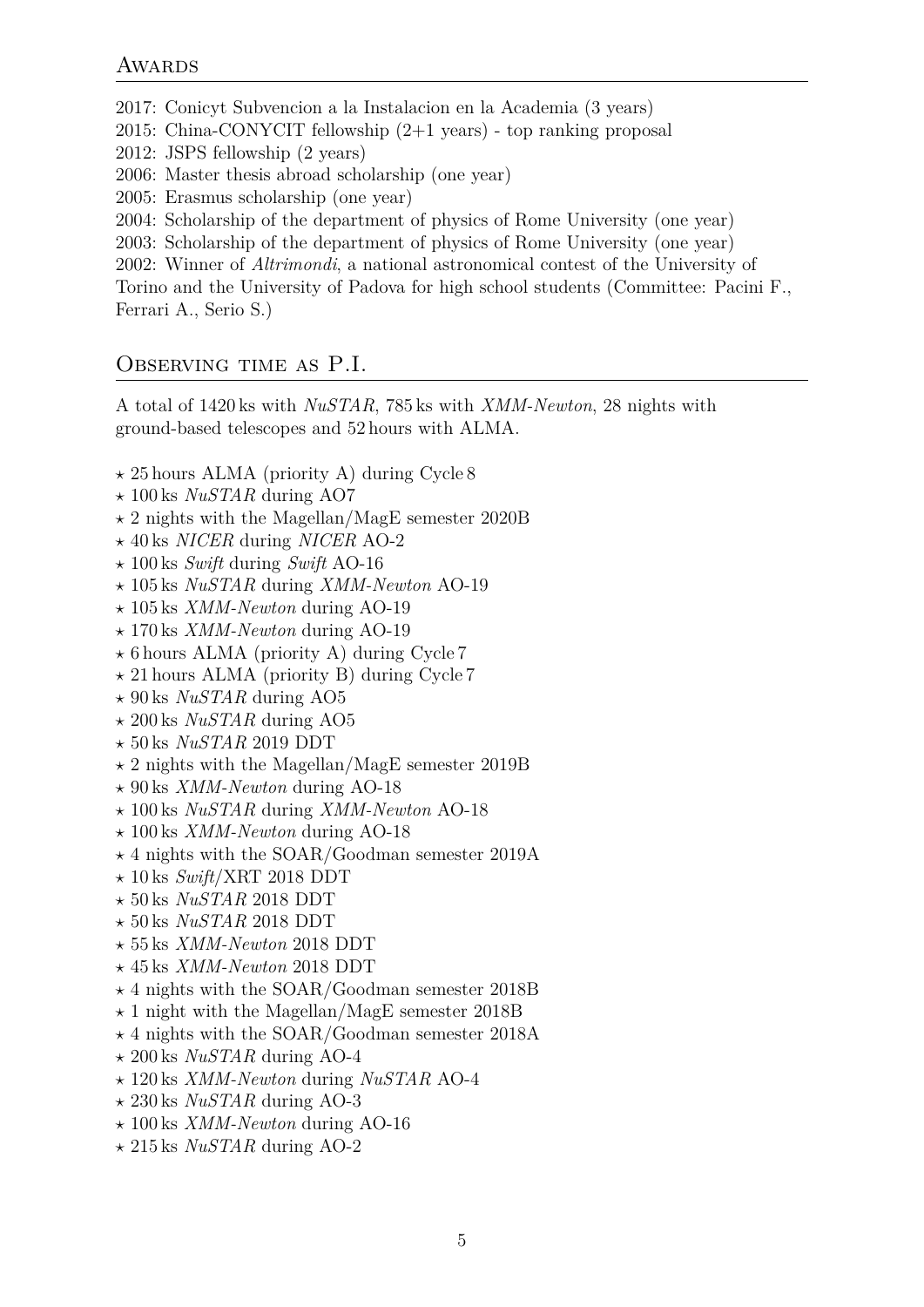- *⋆* 30 ks *NuSTAR* during AO-2
- *⋆* 10 nights with DuPont/B&C semester 2016A
- *⋆* 1 night with the Magellan Clay/LDSS3 during semester 2016A
- *⋆* 100 ks *Suzaku* during AO-8
- *⋆* 12 ks *Chandra* during AO-12
- *⋆* 1 Ms *INTEGRAL* data rights on 3C 190 during AO-6
- *⋆* 1 Ms *INTEGRAL* data rights on IGR J21247+5058 during AO-6

#### Fundings obtained

| 2021      | ESO-Chile comite mixto fund (2 years): 55,000 USD                                       |
|-----------|-----------------------------------------------------------------------------------------|
| 2019      | China-Chile fund (2 years): 45,000 USD                                                  |
| 2019      | ALMA-Conicyt fund (2 years): 76,000 USD                                                 |
| 2019      | Fondecyt Iniciacion (3 years): 130,000 USD                                              |
| 2019      | NASA PI Grant: 85,000 USD                                                               |
| 2019      | NASA PI Grant: 65,000 USD                                                               |
| 2017      | CONYCIT PAI (3 years): 300,000 USD                                                      |
| 2015      | China-CONYCIT fellowship $(2+1 \text{ years})$ : 72,000-108,000 USD                     |
| 2012      | Grants-in-aid for scientific research (Kakenhi, 2 years): $\sim$ 22,000 USD             |
| 2012      | JSPS fellowship for foreign researchers $(2 \text{ years})$ : $\sim 80,000 \text{ USD}$ |
| 2012      | 39th COSPAR Scientific Assembly travel grant: $1,000$ euros ( $\sim$ 1,100 USD)         |
| 2011/2012 | Swiss Astronomical Society travel grant: $2,000$ CHF ( $\sim$ 2,200 USD)                |
|           |                                                                                         |

#### PROFESSIONAL AFFILIATIONS

- Co-founder of the BAT AGN Spectroscopical Survey (http://www.bass-survey.com/)
- *NuSTAR* science team member of the: i) *Extragalactic Surveys*, ii) *NuBAT*, iii) *AGN physics*, iv) *Obscured AGN* working groups
- GATOS *JWST* collaboration (http://gatos.strw.leidenuniv.nl/)
- GOALS collaboration (https://www.ipac.caltech.edu/project/goals)
- CONQUEST collaboration
- *Athena* science team member of *close environment of supermassive black holes* working group
- *SPICA* science team member of *Galaxy Evolution* working group
- *Theseus* science team
- Chilean *CTA* collaboration
- *LSST* collaboration member of the AGN & transients working groups
- *SDSS V* collaboration
- *Alerce* collaboration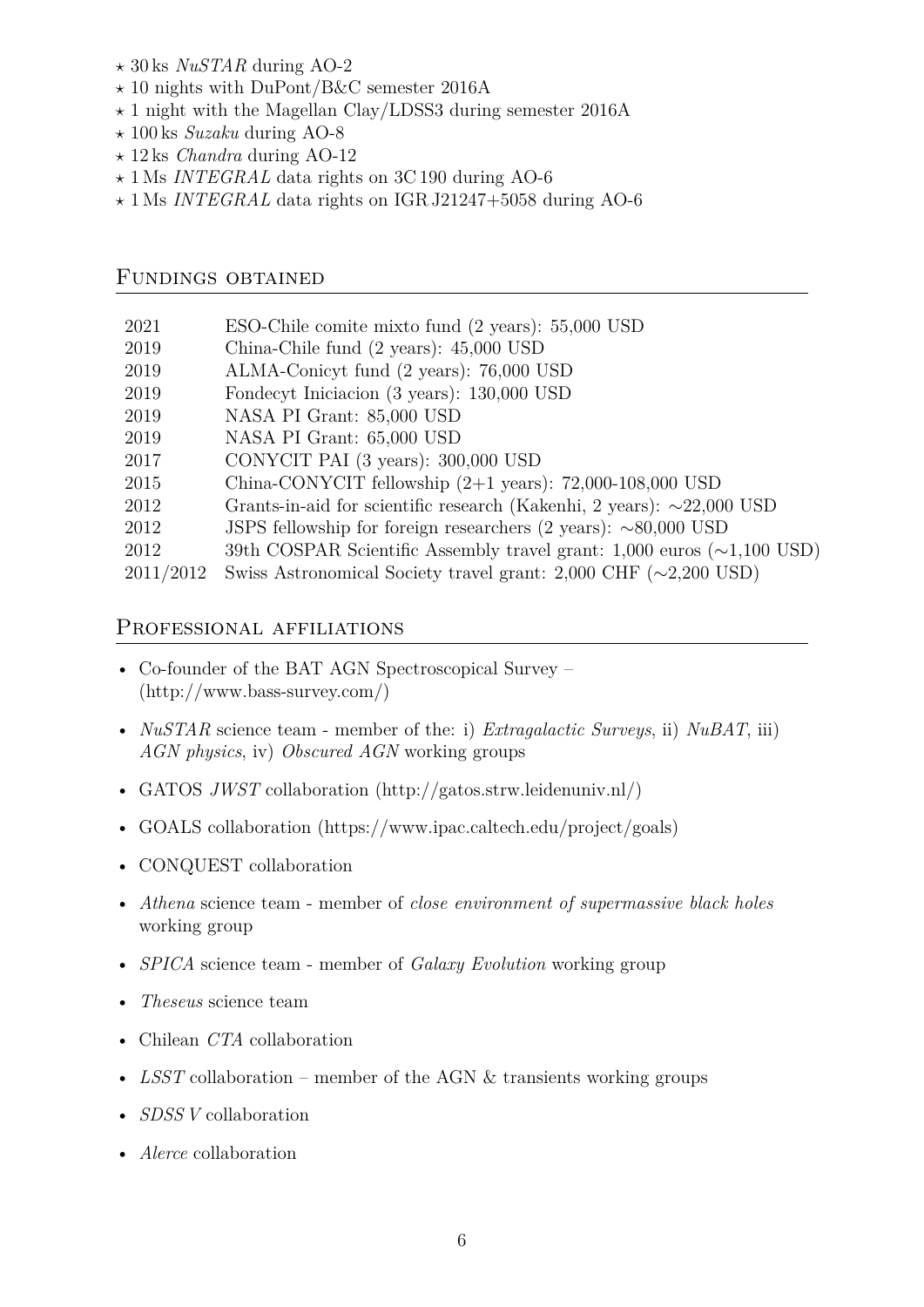- Referee for Nature, Nature Astronomy, ApJ, ApJL, ApJS, MNRAS, A&A, Astrophysics and Space Science.
- Reviewer for NASA satellites proposals
- Reviewer for *ASTROSAT* proposals
- Reviewer for the Chilean National Time Allocation Committee
- Member of the China-Chile joint committee
- Reviewer for Telescope Access Program proposal (China)
- Reviewer for international funding schemes (Conicyt programs Chile; *NuSTAR* Archive Research Opportunity – Italy; National Research, Development and Innovation Office – Hungary; National Science Center – Poland)
- Chair of the Symposium *The many faces of accreting black holes* at the EAS 2021 meeting, Leiden
- Science Organising committee of the *Active Galaxies and Quasars Reference Systems in the Gaia Era* conference, Paris (2020)
- Science Organising committee of the *Dual Nuclei in Late Stage Galaxy Mergers and their Effect on Galaxy Evolution* special session at the EWASS 2019 meeting
- Co-chair of the *Radio Galaxies: resolving the AGN phenomenon* focus meeting at the IAU General Assembly 2018
- Co-chair of the *Local hard X-ray selected AGN across the multi-wavelength spectrum* international workshop at ESO/Santiago
- Science Organising committee member of the *KIAA-PUC Bilateral Workshop on Active Galactic Nuclei and Galaxies (2017)*
- Co-chair of the *Radio Galaxies: resolving the AGN phenomenon* session at the 41st COSPAR meeting (Istanbul, Turkey). [The COSPAR meeting was cancelled because of a coup in Turkey a few weeks before it was supposed to take place].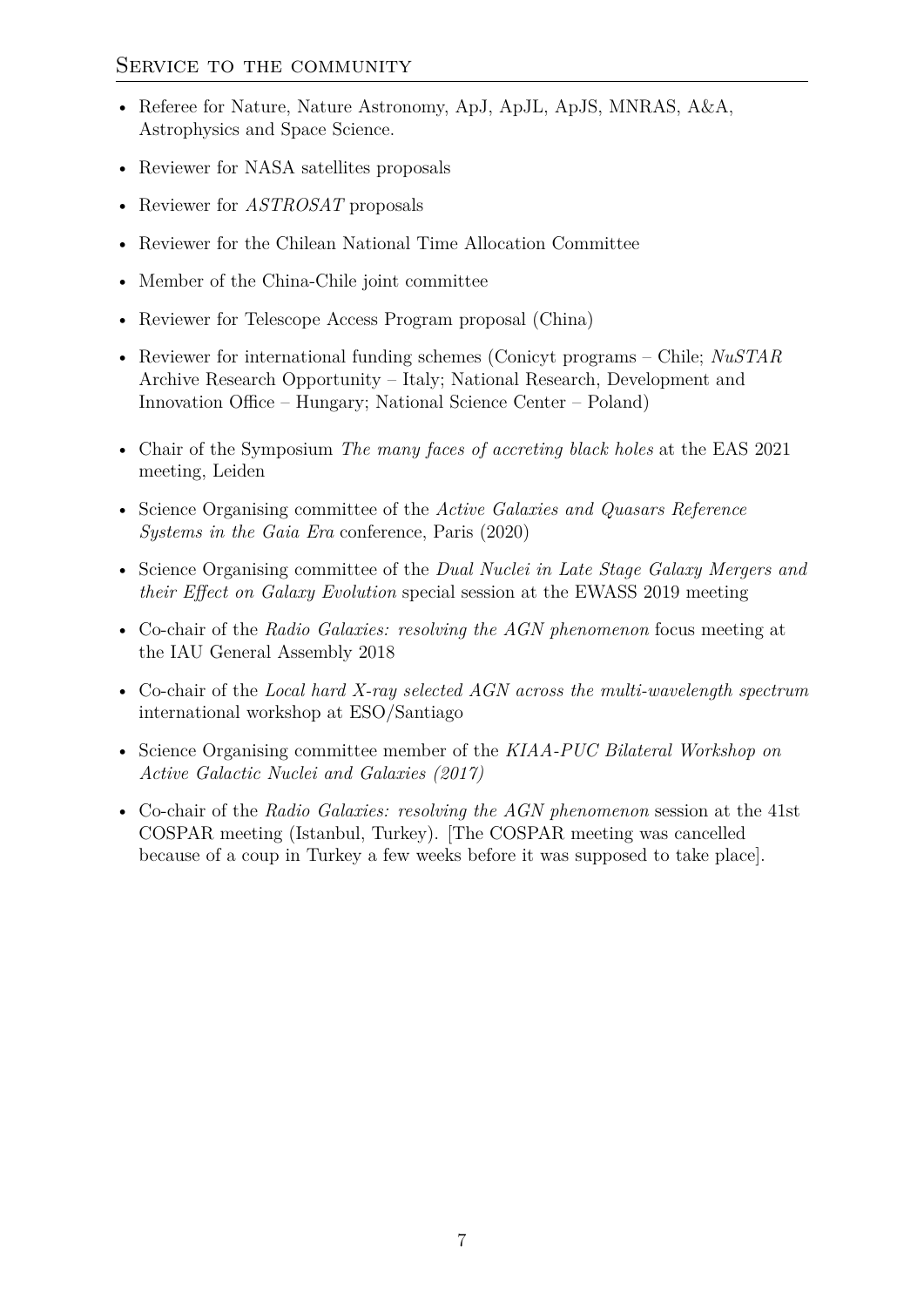# Teaching

| 2022/Sem. 1 Extragalactic Astrophysics (PhD course), Universidad Diego Portales          |
|------------------------------------------------------------------------------------------|
| 2021/Sem. 2 General Astronomy (undergraduate course), Universidad Diego Portales         |
| 2021/Sem. 1 Topics of Astrophysics (PhD course), Universidad Diego Portales              |
| 2020/Sem. 2 Topics of Astrophysics (PhD course), Universidad Diego Portales              |
| 2020/Sem. 2 General Astronomy (undergraduate course), Universidad Diego Portales         |
| 2020/Sem. 1 General Astronomy (undergraduate course), Universidad Diego Portales         |
| 2020/Sem. 1 Radiative processes in Astrophysics (PhD course), Universidad Diego Portales |
| 2019/Sem. 2 General Astronomy (undergraduate course), Universidad Diego Portales         |
| 2019/Sem. 1 Extragalactic Astrophysics (PhD course), Universidad Diego Portales          |
| 2018/Sem. 2 General Astronomy (undergraduate course), Universidad Diego Portales         |
|                                                                                          |

### $Postdoes$

| $2021 - now$  | Co-supervision of Dr. Alejandra Rojas            |
|---------------|--------------------------------------------------|
|               | (PhD 2019, Universidad Andres Bello/ESO, Chile)  |
| $2020 - now$  | Supervision of Dr. Matthew Temple                |
|               | (PhD 2020, Cambridge University, UK)             |
| $2019 - now$  | Supervision of Dr. Alessia Tortosa               |
|               | (PhD 2017, Roma Tre, Italy)                      |
| $2020 - 2022$ | Supervision of Dr. Taiki Kawamuro                |
|               | (PhD 2017, Kyoto University, Japan);             |
|               | Now Special postdoctoral fellow at RIKEN (Japan) |

# $Students$

| $2021 - now$ | PhD thesis of Mr. Giorgos Dimopoulos (UDP, supervision)                      |
|--------------|------------------------------------------------------------------------------|
| $2020 - now$ | PhD thesis of Mr. Jeffrey McKaig (GMU/UDP, supervision)                      |
| $2020 - now$ | PhD thesis of Ms. Melissa Bierschenk (GMU/UDP, supervision)                  |
| $2019 - now$ | PhD thesis of Ms. Kriti Gupta (UDP, supervision)                             |
| $2018 - now$ | PhD thesis of Mr. Li Ruancun (KIAA, co-supervision)                          |
| 2018–2022    | PhD thesis of Mr. Ryan Pfeifle (George Mason Univ., co-supervision)          |
|              | Now NASA postdoctoral fellow                                                 |
| 2018         | Bachelor thesis project of Ms. Carolina Andonie (PUC; supervision)           |
| 2016/2017    | Research project of Ms. Carolina Andonie (PUC; supervision)                  |
| 2016/2017    | Research project of Mr. Dusan Tubin (PUC; supervision)                       |
| 2017         | 3rd year summer project (1 month) of Ms. Carolina Andonie (PUC; supervision) |
| 2017         | 3rd year summer project (1 month) of Mr. Dusan Tubin (PUC; supervision)      |
| 2016         | 2nd year summer project (1 month) of Ms. Carolina Andonie (PUC; supervision) |
| 2016         | 2nd year summer project (1 month) of Mr. Dusan Tubin (PUC; supervision)      |
| 2015         | Master thesis of Mr. Francisco Ley (PUC; co-supervision)                     |
| 2012         | 4th year project (9 months) of Ms. Audrey Maiuro (ISDC; co-supervision)      |
| 2011         | 3rd year project (3 months) of Mr. Javier Bilbao (ISDC; supervision)         |
| 2010         | 3rd year project (3 months) of Mr. Lucas Grosjean (ISDC; supervision)        |
| 2010         | 4th year project (9 months) of Ms. Tania Blanchard (ISDC; co-supervision)    |
| 2008         | 4th year project (9 months) of Mr. Nahuel Cabral (ISDC; co-supervision)      |